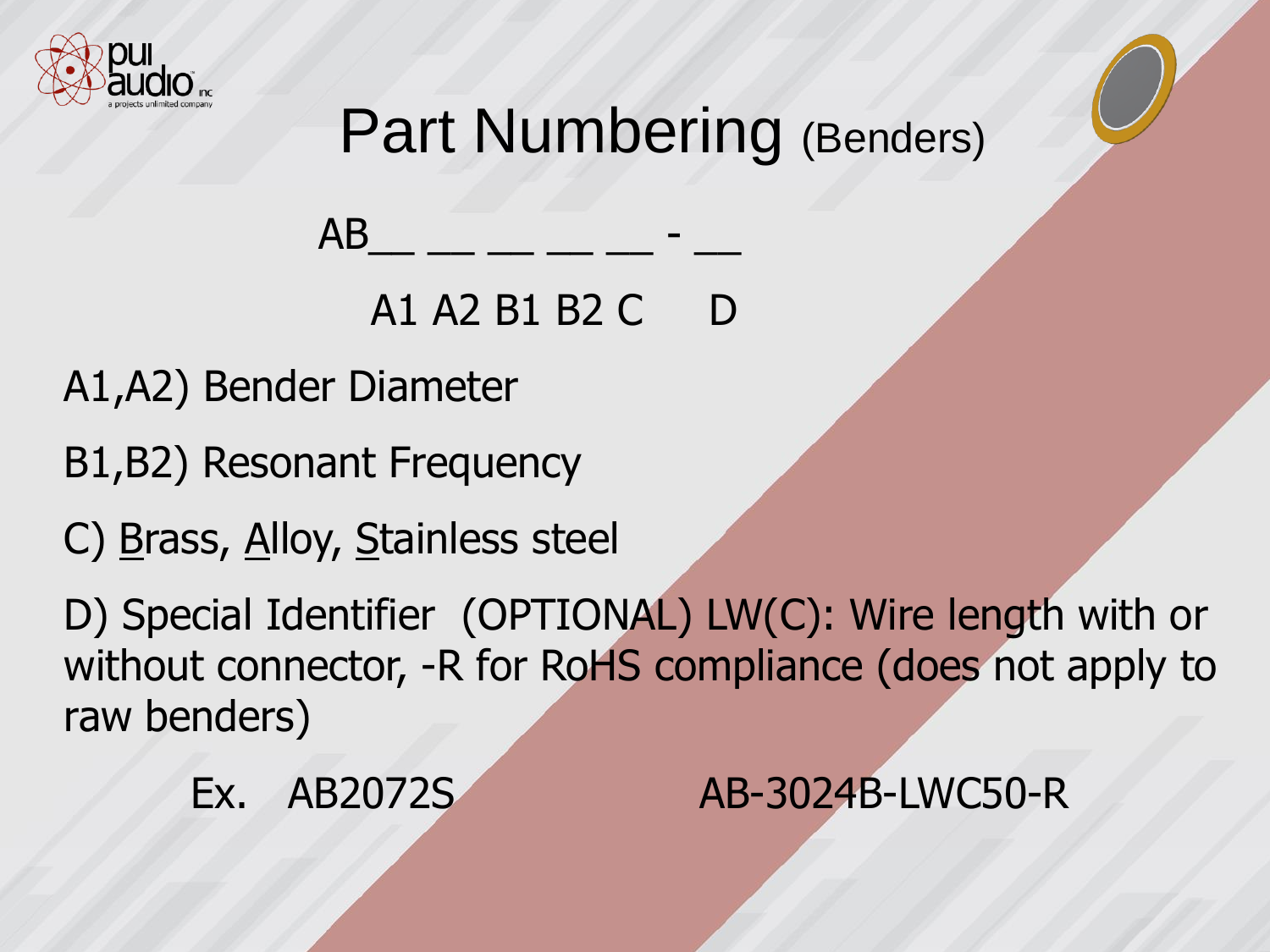



## Part Numbering (Transducers & Indicators)

#### A B C1 C2 D1 D2 E F G

 $\mathcal{L} = \mathcal{L} = \mathcal{L} = \mathcal{L} = \mathcal{L} = \mathcal{L} = \mathcal{L} = \mathcal{L} = \mathcal{L} = \mathcal{L} = \mathcal{L} = \mathcal{L} = \mathcal{L} = \mathcal{L} = \mathcal{L} = \mathcal{L} = \mathcal{L} = \mathcal{L} = \mathcal{L} = \mathcal{L} = \mathcal{L} = \mathcal{L} = \mathcal{L} = \mathcal{L} = \mathcal{L} = \mathcal{L} = \mathcal{L} = \mathcal{L} = \mathcal{L} = \mathcal{L} = \mathcal{L} = \mathcal$ 

- A) Audio, SM (surface mount)
- B) Indicator, Transducer
- C1,C2) Diameter or largest dimension
- D1,D2) Frequency in KHz
- E) Top, Side firing
- F) Washable (OPTIONAL)
- G) Thru-hole, Elange, Panel

H) Special Connections (OPTIONAL) -LW(C): Wire length with or without connector, -WP for water proof, -R for RoHS compliance.

Ex. AI-1224-TWT-R, SMT-1141-T-R, AI-2240-TF-LWC50-R,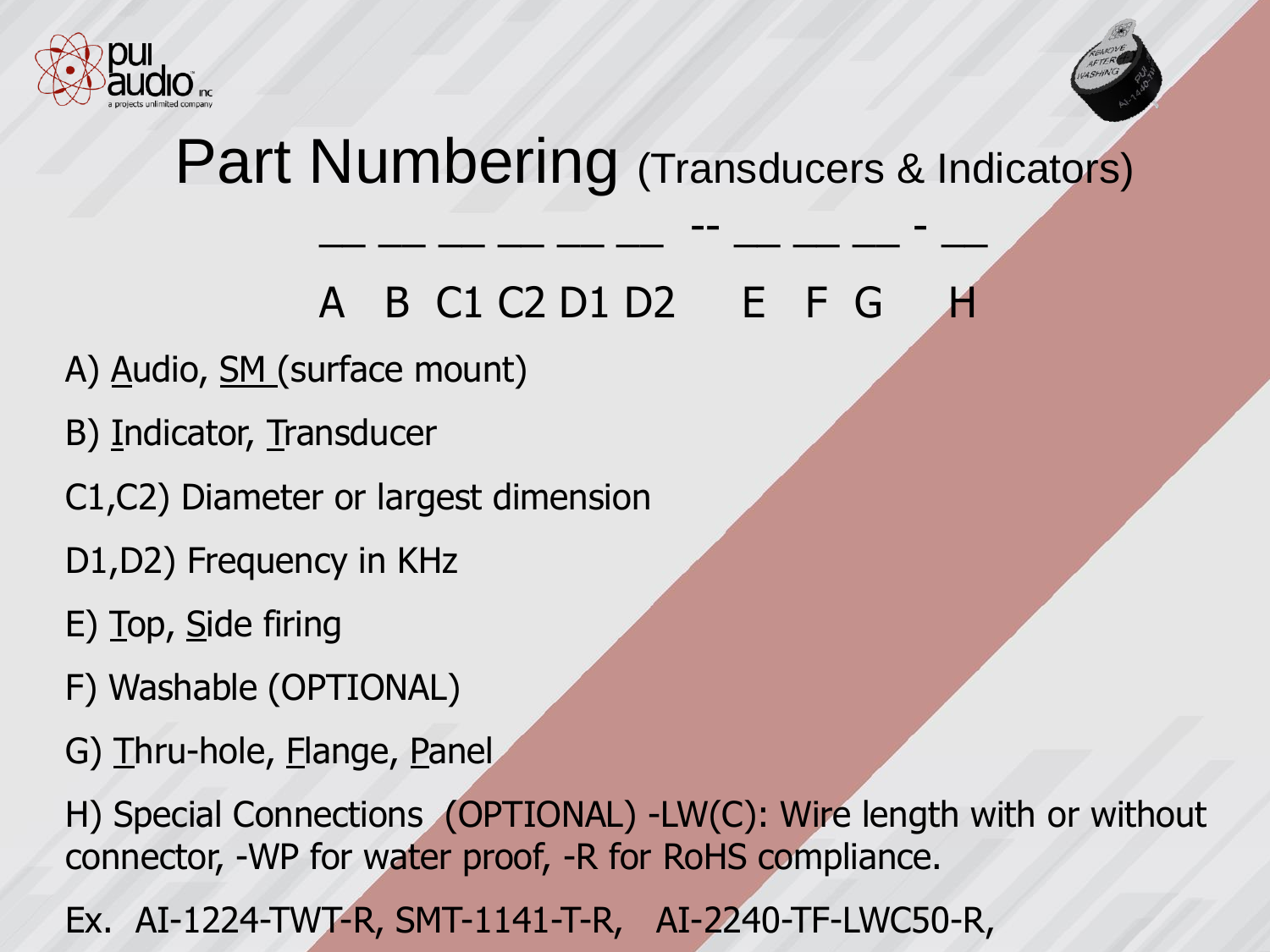



## Part Numbering (High Output Indicators)

### A B C1 C2 D1 D2 E F G H

 $\mathcal{L} = \mathcal{L} = \mathcal{L} = \mathcal{L} = \mathcal{L} = \mathcal{L} = \mathcal{L} = \mathcal{L} = \mathcal{L} = \mathcal{L} = \mathcal{L} = \mathcal{L} = \mathcal{L} = \mathcal{L} = \mathcal{L} = \mathcal{L} = \mathcal{L} = \mathcal{L} = \mathcal{L} = \mathcal{L} = \mathcal{L} = \mathcal{L} = \mathcal{L} = \mathcal{L} = \mathcal{L} = \mathcal{L} = \mathcal{L} = \mathcal{L} = \mathcal{L} = \mathcal{L} = \mathcal{L} = \mathcal$ 

#### Stipulations for indicators:

- A) Audio
- B) Indicator
- $AI = SPI$  up to and including 105dBA
- Sometimes replaced with:
- $X =$  SPL between 106 and 115
- $XL = SPI 116$  and above

Ex: X-4228-TF-LW390-R, XL-2835-TF-LW150-R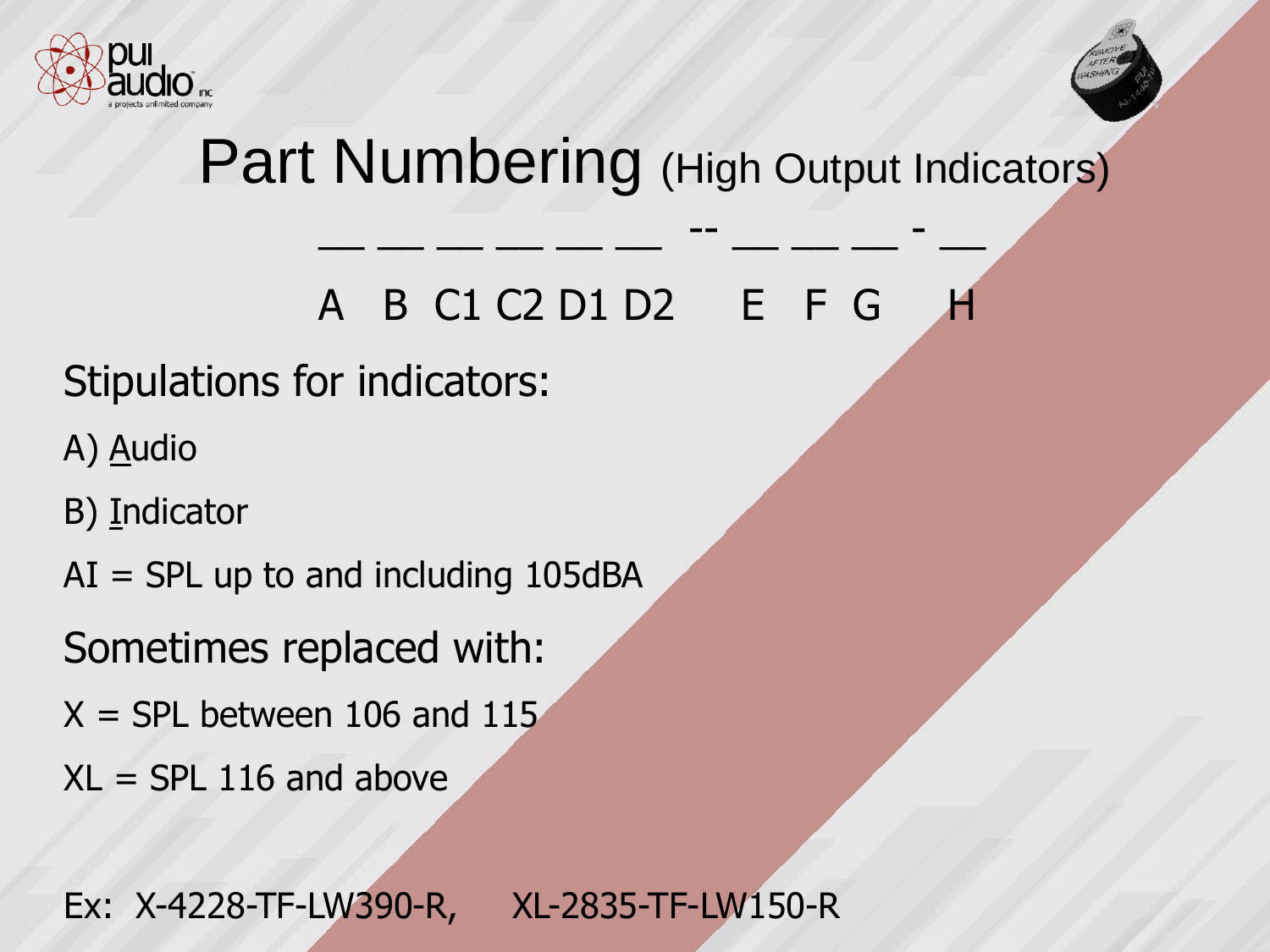



**CONTACT** 

# A1 A2 B1 B2 C D E

 $A_\mu = A_\mu + A_\mu$  , where  $A_\mu = A_\mu$ 

A1,A2) Visual Warning or Warning

B1,B2) Product Series

C) Mount type; Elange, Panel, Short Base

D) Color; Red, White

E) Special Identifier (OPTIONAL) LW(C): Wire length with or without connector, NSVC: No Switch or Volume Control, -R for RoHS compliance

Ex. AVW-10SBR-R AW-15SBW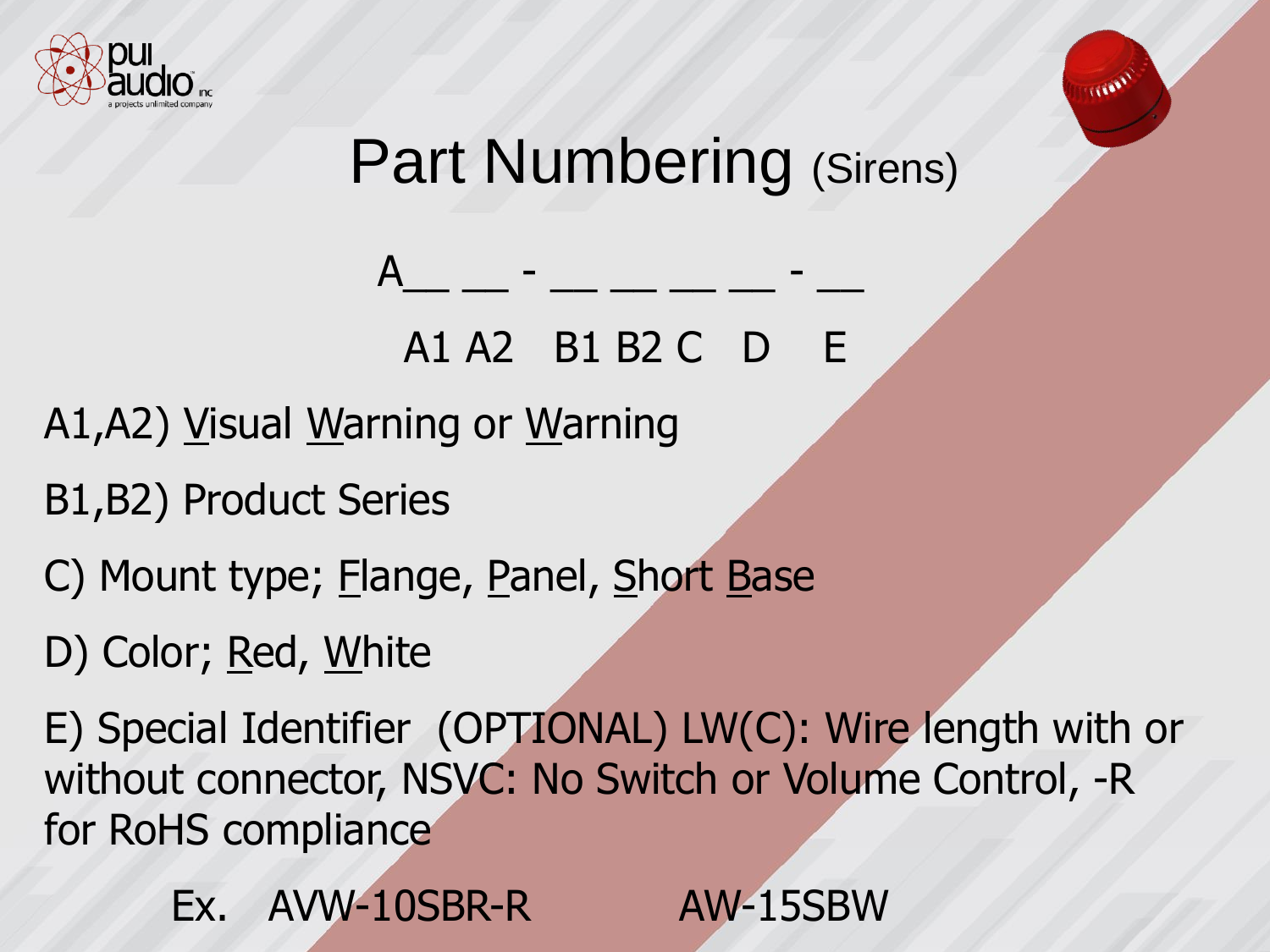



## Part Numbering (Speakers & Receivers)

A B C1 C2 C3 D1 D2 E F G

 $\frac{1}{2}$  , and the set of  $\frac{1}{2}$  , and the set of  $\frac{1}{2}$ 

A) Audio, Surface Mount, Audio Speaker Transducer

B) Speaker, Receiver

C1,C2,C3) Diameter or largest Dimension

D1,D2) Impedance (04, 08, 16, 32, 64, C0)

E) Paper, Mylar, etc

F) Round, Square, Oval, Pinwheel

G) Special Identifier (OPTIONAL) -LW(C): Wire length with or without connector, -WR for water resistance, -R for RoHS compliance

Ex. AS05008MS-R, AS05708MS-LW305-R, AS03504PR-WR-R